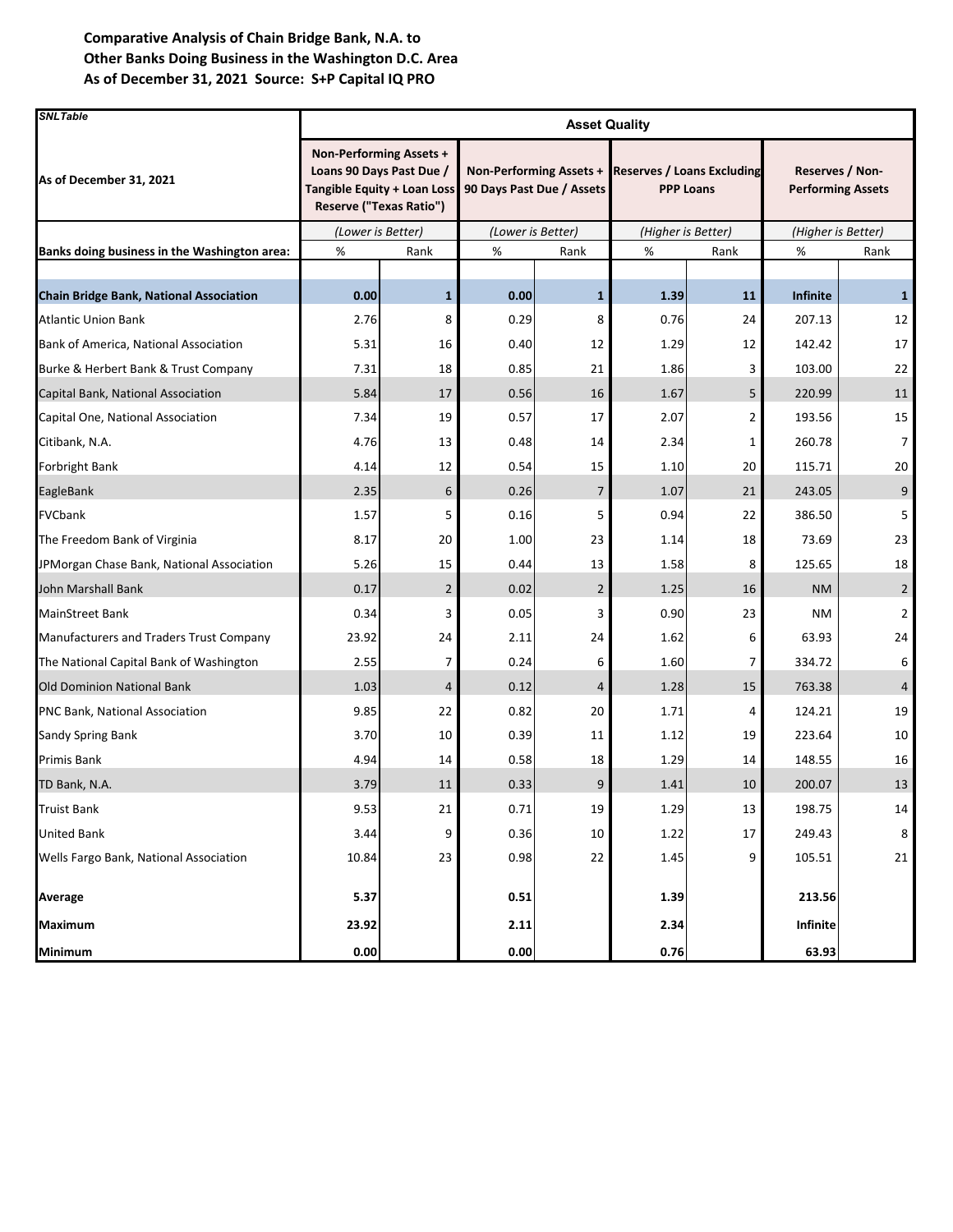| <b>SNLTable</b>                                | Capitalization                  |              |                      |                                           |                            |                                                                          | <b>Risk Indicators</b>                                  |                |  |
|------------------------------------------------|---------------------------------|--------------|----------------------|-------------------------------------------|----------------------------|--------------------------------------------------------------------------|---------------------------------------------------------|----------------|--|
| As of December 31, 2021                        | <b>Risk Based Capital Ratio</b> |              | <b>Capital Ratio</b> | <b>Tier 1 Common</b><br><b>Risk-Based</b> | (Risk Weighted Assets as a | <b>Risk Weighted Asset</b><br><b>Density</b><br>percent of Total Assets) | <b>Total Risk Indicators</b><br>("Canary Risk Factors") |                |  |
|                                                | (Higher is Better)              |              | (Higher is Better)   |                                           | (Lower is Better)          |                                                                          | (Lower is Better)                                       |                |  |
| Banks doing business in the Washington area:   | %<br>Rank                       |              | %<br>Rank            |                                           | %<br>Rank                  |                                                                          | Number                                                  | Rank           |  |
| <b>Chain Bridge Bank, National Association</b> | 20.33                           | $\mathbf{1}$ | 19.36                | $\mathbf{1}$                              | 30.81                      | $\mathbf{1}$                                                             | $\mathbf{1}$                                            | $\overline{7}$ |  |
| <b>Atlantic Union Bank</b>                     | 13.38                           | 20           | 13.03                | 17                                        | 76.39                      | 17                                                                       |                                                         | 13             |  |
| Bank of America, National Association          | 14.41                           | 15           | 13.50                | 14                                        | 53.66                      | 5                                                                        |                                                         | 1              |  |
| Burke & Herbert Bank & Trust Company           | 18.84                           | 3            | 17.59                | 3                                         | 60.07                      | 6                                                                        |                                                         | 7              |  |
| Capital Bank, National Association             | 13.79                           | 18           | 12.53                | 19                                        | 67.11                      | 11                                                                       | 5                                                       | 18             |  |
| Capital One, National Association              | 12.25                           | 22           | 11.10                | 21                                        | 63.07                      | 7                                                                        |                                                         | 13             |  |
| Citibank, N.A.                                 | 16.40                           | 8            | 13.93                | 12                                        | 63.86                      | 8                                                                        |                                                         | $\overline{7}$ |  |
| Forbright Bank                                 | 16.60                           | 7            | 15.76                | 7                                         | 78.18                      | 20                                                                       |                                                         | 22             |  |
| EagleBank                                      | 15.82                           | 10           | 15.01                | 9                                         | 71.23                      | 14                                                                       | $\overline{2}$                                          | 13             |  |
| FVCbank                                        | Do not report                   |              |                      | Do not report                             | Do not report              |                                                                          | Δ                                                       | 17             |  |
| The Freedom Bank of Virginia                   | 15.42                           | 11           | 14.49                | 10                                        | 79.15                      | 21                                                                       |                                                         | 18             |  |
| JPMorgan Chase Bank, National Association      | 17.81                           | 5            | 16.87                | 5                                         | 47.85                      | 3                                                                        | 0                                                       | 1              |  |
| John Marshall Bank                             | 15.26                           | 12           | 14.03                | 11                                        | 77.14                      | 19                                                                       | 5                                                       | 18             |  |
| MainStreet Bank                                | 16.06                           | 9            | 15.23                | 8                                         | 85.95                      | 23                                                                       |                                                         | 22             |  |
| Manufacturers and Traders Trust Company        | 13.71                           | 19           | 11.98                | 20                                        | 66.84                      | 10                                                                       | ი                                                       | $\mathbf{1}$   |  |
| The National Capital Bank of Washington        | 18.68                           | 4            | 17.43                | 4                                         | 50.53                      | 4                                                                        |                                                         | 7              |  |
| <b>Old Dominion National Bank</b>              | 14.62                           | 14           | 13.45                | 15                                        | 82.33                      | 22                                                                       | 5                                                       | 18             |  |
| <b>PNC Bank, National Association</b>          | 12.91                           | 21           | 11.05                | 22                                        | 68.90                      | 13                                                                       | 1                                                       | $\overline{7}$ |  |
| Sandy Spring Bank                              | 13.85                           | 17           | 12.98                | 18                                        | 76.61                      | 18                                                                       |                                                         | 22             |  |
| Primis Bank                                    | 17.43                           | 6            | 16.18                | 6                                         | 67.58                      | 12                                                                       |                                                         | 7              |  |
| TD Bank, N.A.                                  | 19.34                           | 2            | 18.12                | $\overline{2}$                            | 44.52                      | $\overline{2}$                                                           | 0                                                       | $\mathbf{1}$   |  |
| <b>Truist Bank</b>                             | 11.99                           | 23           | 10.50                | 23                                        | 71.92                      | 15                                                                       | <sub>O</sub>                                            | $\mathbf{1}$   |  |
| <b>United Bank</b>                             | 14.30                           | 16           | 13.64                | 13                                        | 73.20                      | 16                                                                       |                                                         | 13             |  |
| Wells Fargo Bank, National Association         | 15.21                           | 13           | 13.12                | 16                                        | 63.94                      | 9                                                                        |                                                         | $\mathbf{1}$   |  |
| Average                                        | 15.58                           |              | 14.39                |                                           | 66.12                      |                                                                          |                                                         |                |  |
| <b>Maximum</b>                                 | 20.33                           |              | 19.36                |                                           | 85.95                      |                                                                          |                                                         |                |  |
| Minimum                                        | 11.99                           |              | 10.50                |                                           | 30.81                      |                                                                          | 0                                                       |                |  |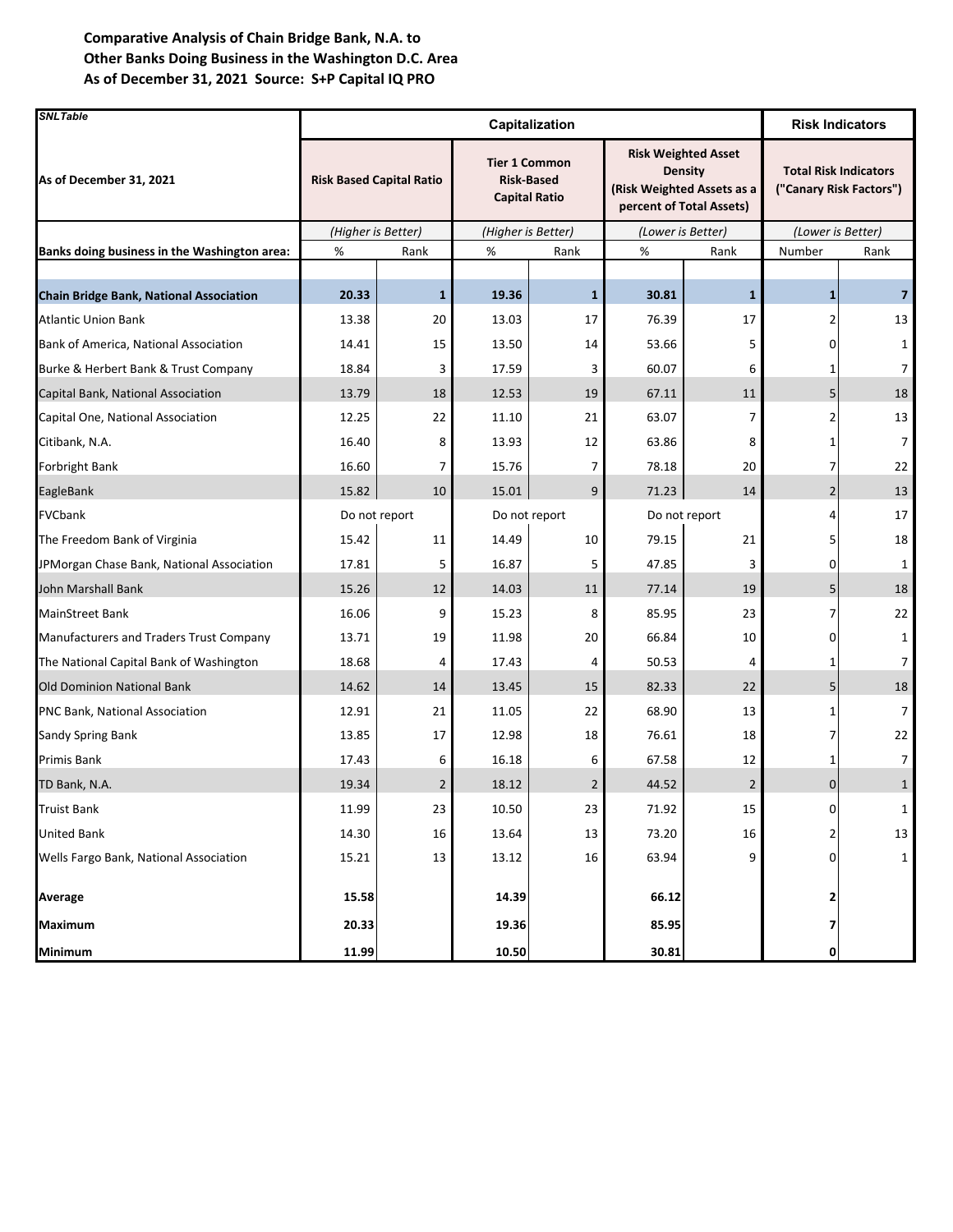| <b>SNLTable</b>                                | Liquidity              |              |                               |                |                                               |              |                                                  |                |  |
|------------------------------------------------|------------------------|--------------|-------------------------------|----------------|-----------------------------------------------|--------------|--------------------------------------------------|----------------|--|
| As of December 31, 2021                        | <b>Liquidity Ratio</b> |              | <b>Total Loans / Deposits</b> |                | <b>Brokered Deposits /</b><br><b>Deposits</b> |              | <b>Transaction Accounts /</b><br><b>Deposits</b> |                |  |
|                                                | (Higher is Better)     |              | (Lower is Better)             |                | (Lower is Better)                             |              | (Higher is Better)                               |                |  |
| Banks doing business in the Washington area:   | %                      | Rank         | %                             | Rank           | %                                             | Rank         | %                                                | Rank           |  |
| <b>Chain Bridge Bank, National Association</b> | 79.07                  | $\mathbf{1}$ | 24.89                         | $\mathbf{1}$   | 0.00                                          | $\mathbf{1}$ | 90.39                                            | $\mathbf{1}$   |  |
| <b>Atlantic Union Bank</b>                     | 21.08                  | 19           | 79.06                         | 15             |                                               | 1            | 2.27                                             | 24             |  |
| Bank of America, National Association          | 54.77                  | 4            | 45.69                         | 4              | 0.06                                          | 7            | 18.33                                            | 20             |  |
| Burke & Herbert Bank & Trust Company           | 36.03                  | 11           | 59.53                         | 8              | 0.00                                          | 1            | 52.63                                            | 7              |  |
| Capital Bank, National Association             | 19.94                  | 21           | 89.42                         | 21             |                                               | $\mathbf{1}$ | 49.50                                            | 9              |  |
| Capital One, National Association              | 43.49                  | 8            | 57.79                         | 7              | 1.07                                          | 12           | 27.79                                            | 14             |  |
| Citibank, N.A.                                 | 45.00                  | 7            | 49.18                         | 5              | 4.69                                          | 17           | 30.91                                            | 13             |  |
| <b>Forbright Bank</b>                          | 30.36                  | 14           | 85.51                         | 18             | 12.92                                         | 22           | 45.34                                            | 12             |  |
| EagleBank                                      | 38.58                  | 10           | 70.96                         | 13             | 24.20                                         | 24           | 11.96                                            | 23             |  |
| FVCbank                                        | 25.94                  | 16           | 79.75                         | 16             | 1.86                                          | 13           | 26.63                                            | 16             |  |
| The Freedom Bank of Virginia                   | 28.82                  | 15           | 87.33                         | 19             | 12.18                                         | 21           | 45.54                                            | 11             |  |
| JPMorgan Chase Bank, National Association      | 63.72                  | 2            | 42.56                         | 3              | 2.56                                          | 16           | 21.04                                            | 18             |  |
| John Marshall Bank                             | 19.38                  | 22           | 88.49                         | 20             | 11.56                                         | 20           | 13.05                                            | 22             |  |
| <b>MainStreet Bank</b>                         | 14.68                  | 23           | 95.83                         | 24             | 17.38                                         | 23           | 46.03                                            | 10             |  |
| Manufacturers and Traders Trust Company        | 32.83                  | 13           | 69.42                         | 12             | 2.40                                          | 15           | 27.51                                            | 15             |  |
| The National Capital Bank of Washington        | 45.26                  | 6            | 59.92                         | 9              | 0.00                                          | 1            | 57.12                                            | 4              |  |
| <b>Old Dominion National Bank</b>              | 20.55                  | 20           | 90.15                         | 22             | 5.62                                          | 19           | 53.91                                            | 5              |  |
| PNC Bank, National Association                 | 39.00                  | 9            | 62.65                         | 10             | 0.87                                          | 10           | 22.38                                            | 17             |  |
| <b>Sandy Spring Bank</b>                       | 12.38                  | 24           | 93.66                         | 23             | 4.95                                          | 18           | 50.40                                            | 8              |  |
| <b>Primis Bank</b>                             | 22.08                  | 18           | 83.92                         | 17             |                                               | 1            | 20.43                                            | 19             |  |
| TD Bank, N.A.                                  | 62.14                  | 3            | 41.49                         | $\overline{2}$ | 0.68                                          | 9            | 14.33                                            | 21             |  |
| <b>Truist Bank</b>                             | 32.97                  | 12           | 67.80                         | 11             | 2.25                                          | 14           | 61.87                                            | 3              |  |
| <b>United Bank</b>                             | 24.14                  | 17           | 78.46                         | 14             | 0.21                                          | 8            | 53.87                                            | 6              |  |
| Wells Fargo Bank, National Association         | 45.98                  | 5            | 57.14                         | 6              | 1.04                                          | 11           | 66.20                                            | $\overline{2}$ |  |
| Average                                        | 35.76                  |              | 69.19                         |                | 4.44                                          |              | 37.89                                            |                |  |
| Maximum                                        | 79.07                  |              | 95.83                         |                | 24.20                                         |              | 90.39                                            |                |  |
| Minimum                                        | 12.38                  |              | 24.89                         |                | 0.00                                          |              | 2.27                                             |                |  |